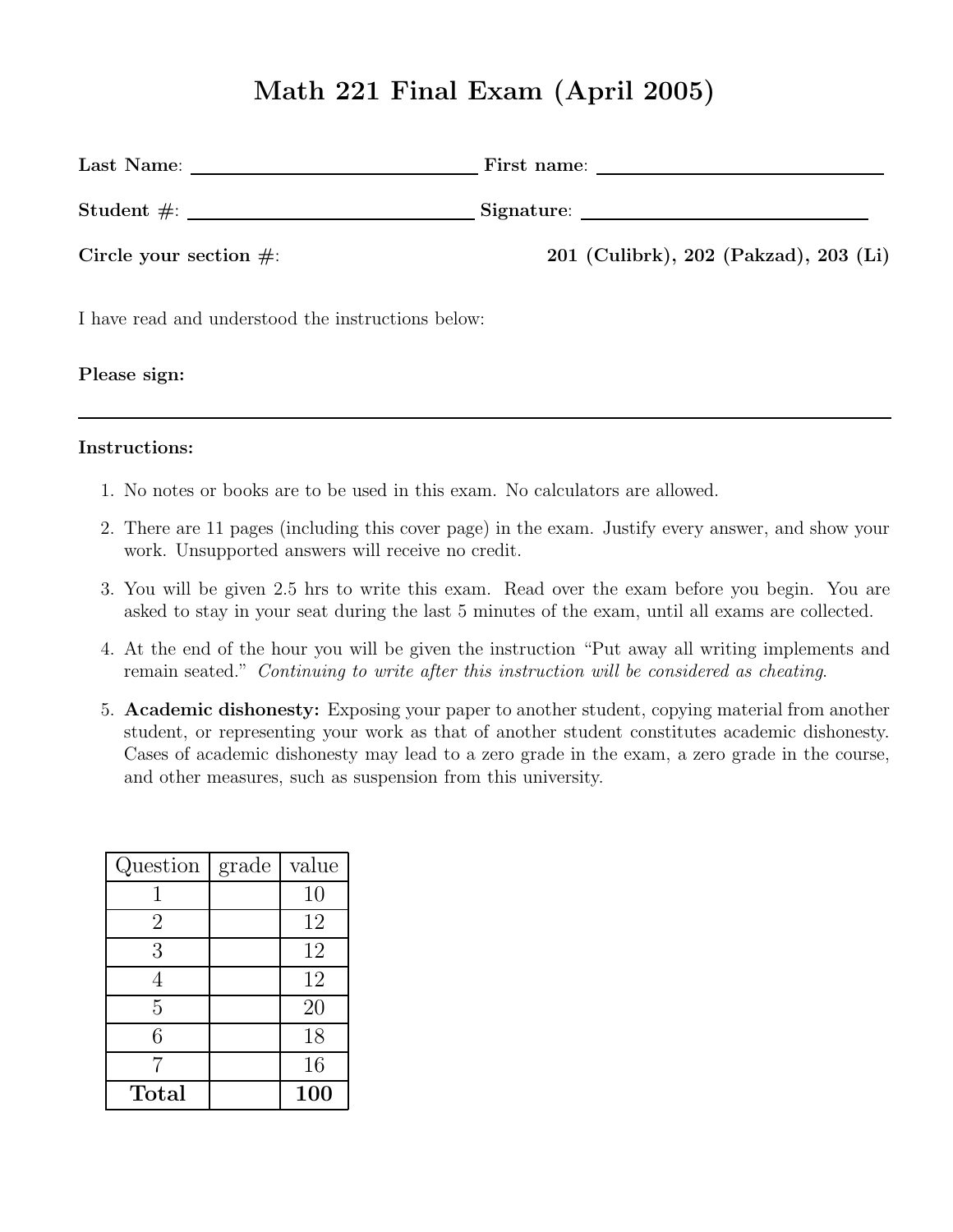#### Question 1: [10 marks]

A linear transformation  $T: \mathbb{R}^2 \to \mathbb{R}^2$  is defined as the reflection in the line  $x_1 = x_2$  followed by a counter-clockwise rotation of 90 degrees. Find the transformation matrix A such that  $T(\vec{x}) = A\vec{x}$  in standard basis.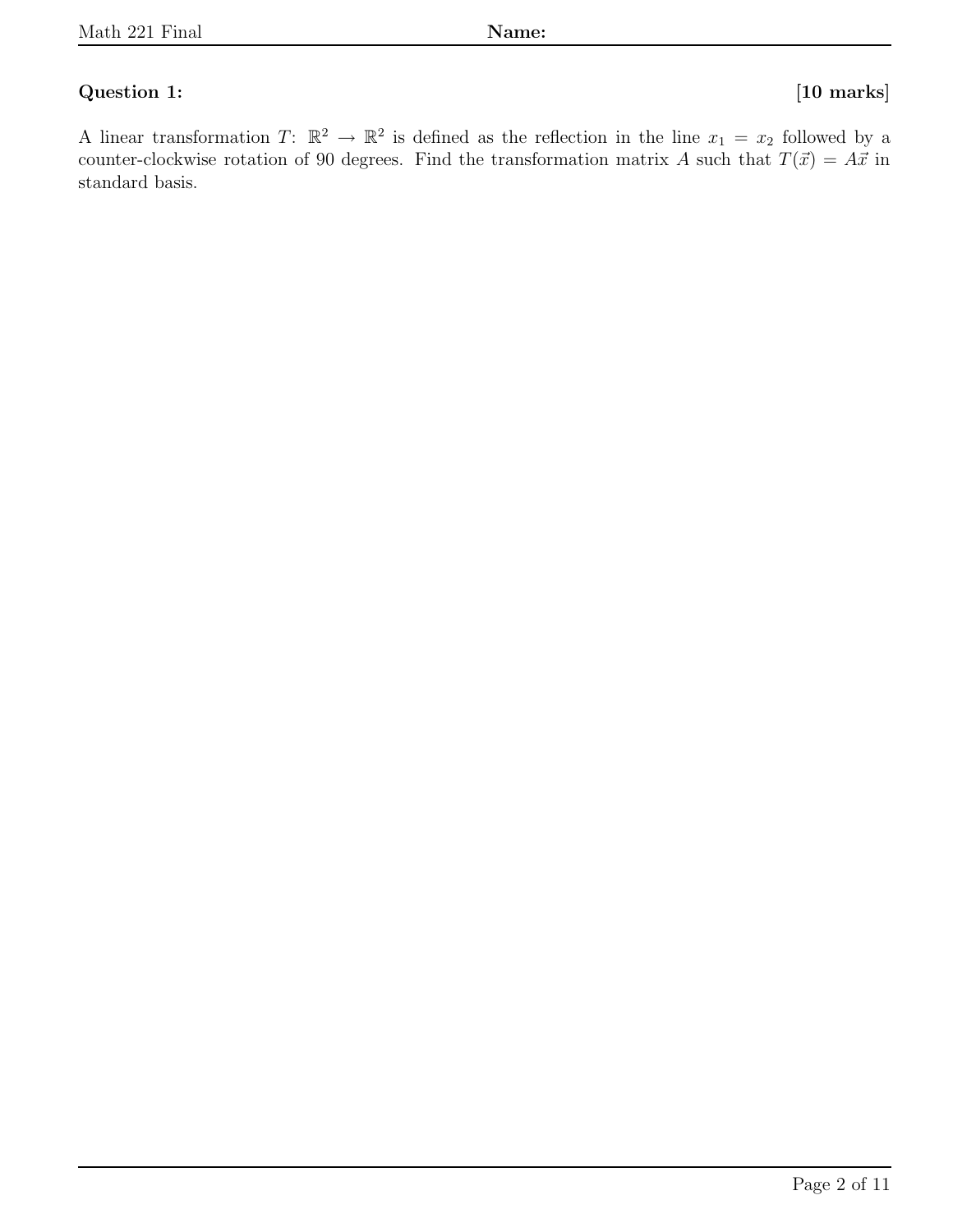### Question 2: [12 marks]

Are the following statements True or False? Present a brief reason or calculation to support your answer.

(a) The quadratic form  $q(x_1, x_2) = 2x_1^2 + 6x_1x_2 - 6x_2^2$  is negative definite (use the method learned in matrix algebra in your answer).

(b) For  $A =$  $\begin{bmatrix} 3 & -5 \end{bmatrix}$ 2 −3 1 , there exists a real-valued matrix S such that  $S^{-1}AS = \begin{bmatrix} \lambda_1 & 0 \\ 0 & \lambda_2 \end{bmatrix}$  $0 \lambda_2$ 1 , where  $\lambda_1$ and  $\lambda_2$  are the two eigenvalues of the matrix A.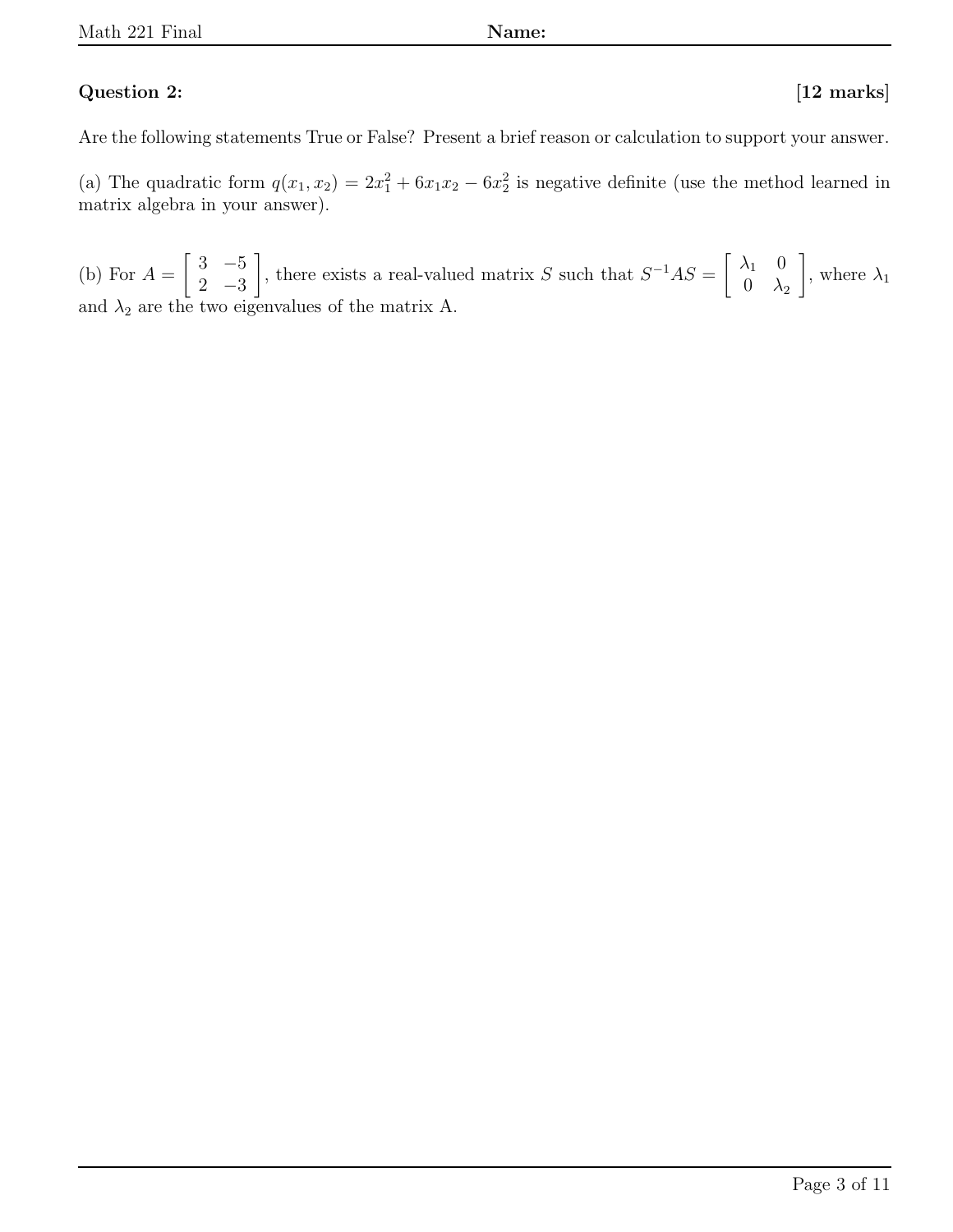### Question 3: [12 marks]

- (a) Check each of the following functions to determine if it is a linear transformation.
- (b) For each linear transformation, determine if it is invertible.

$$
T_1\begin{bmatrix} x_1 \\ x_2 \\ x_3 \end{bmatrix} = \begin{bmatrix} 3x_1 + 2x_2 - 4x_3 \\ x_1 - 2x_3 \\ -2x_1 + 3x_2 + 3x_3 \end{bmatrix}, \quad T_2\begin{bmatrix} x_1 \\ x_2 \\ x_3 \end{bmatrix} = \begin{bmatrix} 4x_1^2 + 5x_2 \\ 7x_1x_2 - 3x_3 \\ x_1 + x_2 + x_3 \end{bmatrix}, \quad T_3\begin{bmatrix} x_1 \\ x_2 \\ x_3 \end{bmatrix} = \begin{bmatrix} x_1 - x_3 \\ 3x_1 - 3x_3 \\ 4x_1 - 2x_2 + 7x_3 \end{bmatrix}.
$$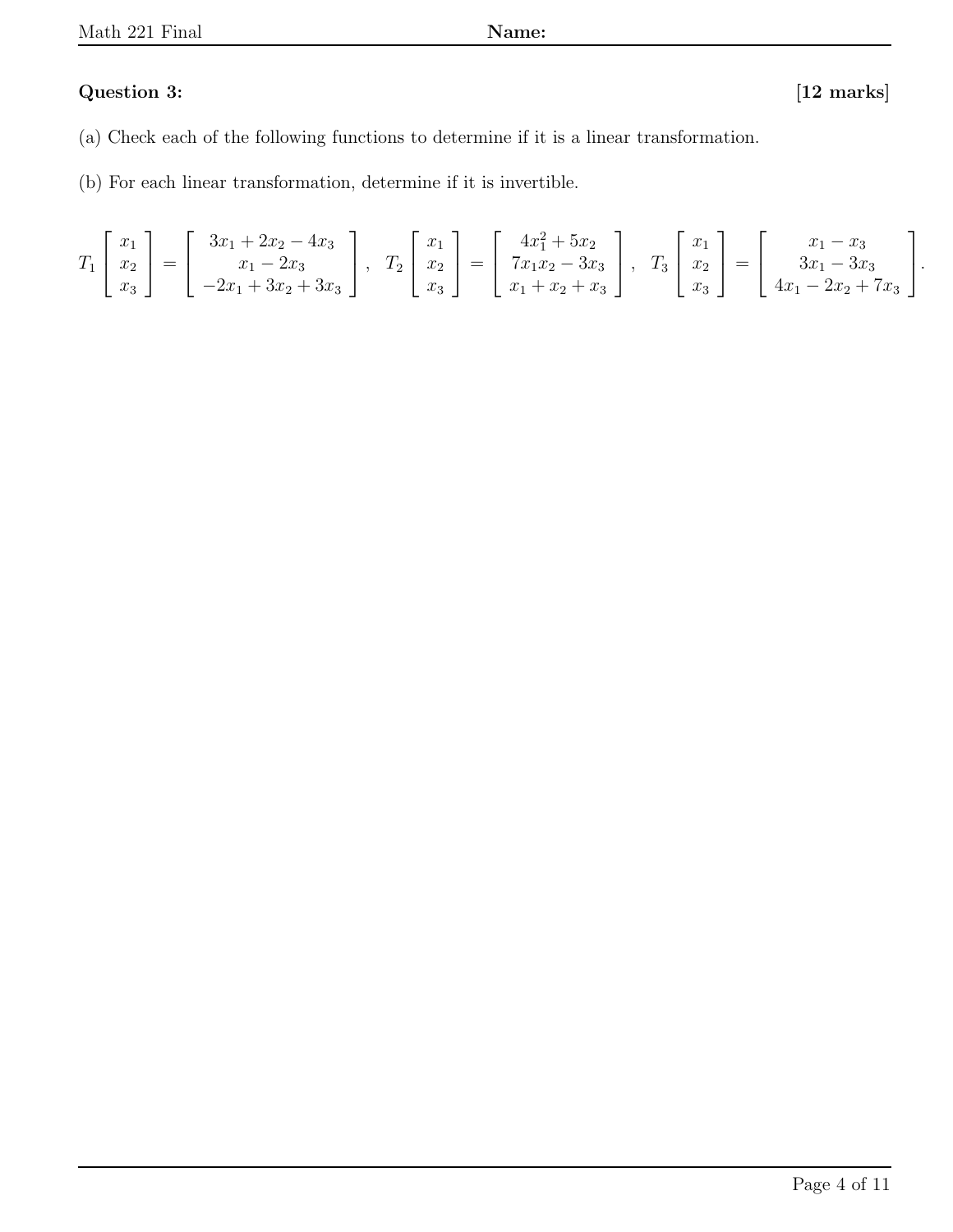## Question 4: [12 marks]

Determine whether the matrix  $A =$  $\sqrt{ }$  $\overline{\phantom{a}}$ 3 −4 0  $2 -3 0$ 0 0 1 1 is diagonalizable.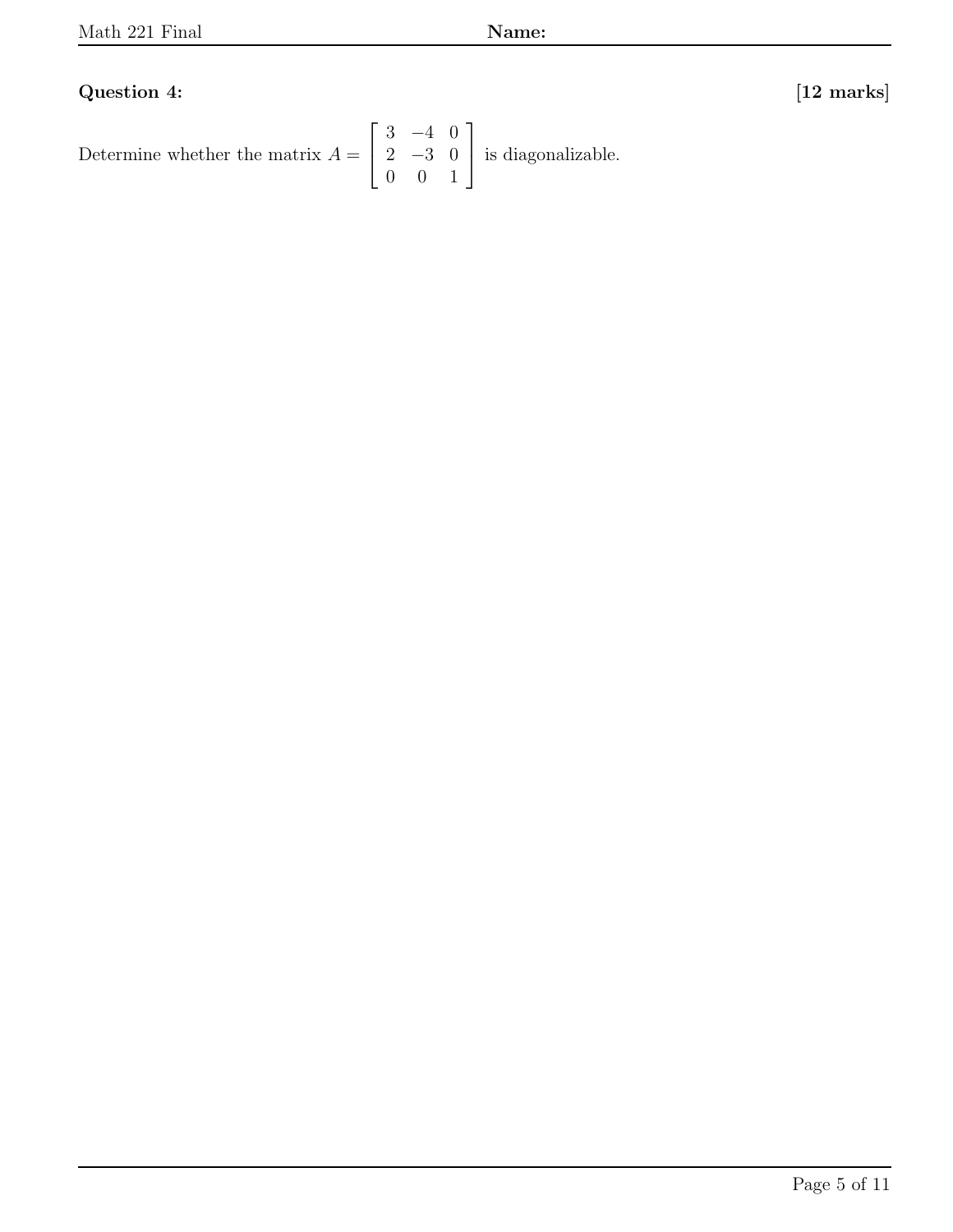### Question 5: [20 marks]

Consider the following system of linear equations

 $x_1 +2x_3 +x_4 = 1$  $-x_1$  +x<sub>2</sub> +x<sub>4</sub> = 1  $+2x_2$   $+4x_3$   $+4x_4$  = 4  $2x_1$  -3 $x_2$  -2 $x_3$  -4 $x_4$  =  $\alpha$ 

(a) For what value of  $\alpha$  has the system at least one solution?

(b) For  $\alpha$  found in (a), solve this system. (Express the solution in parametric vector form.)

(c) Find a basis of  $im(A)$  for the coefficient matrix

$$
A = \left[ \begin{array}{rrrr} 1 & 0 & 2 & 1 \\ -1 & 1 & 0 & 1 \\ 0 & 2 & 4 & 4 \\ 2 & -3 & -2 & -4 \end{array} \right].
$$

(d) Find the dimension of  $ker(A)$ , i.e. find  $m = dim(ker(A))$ . After you found the value of m, find m linearly independent vectors that are solutions of  $A\vec{x} = 0$ . Do they form a basis of  $ker(A)$ ?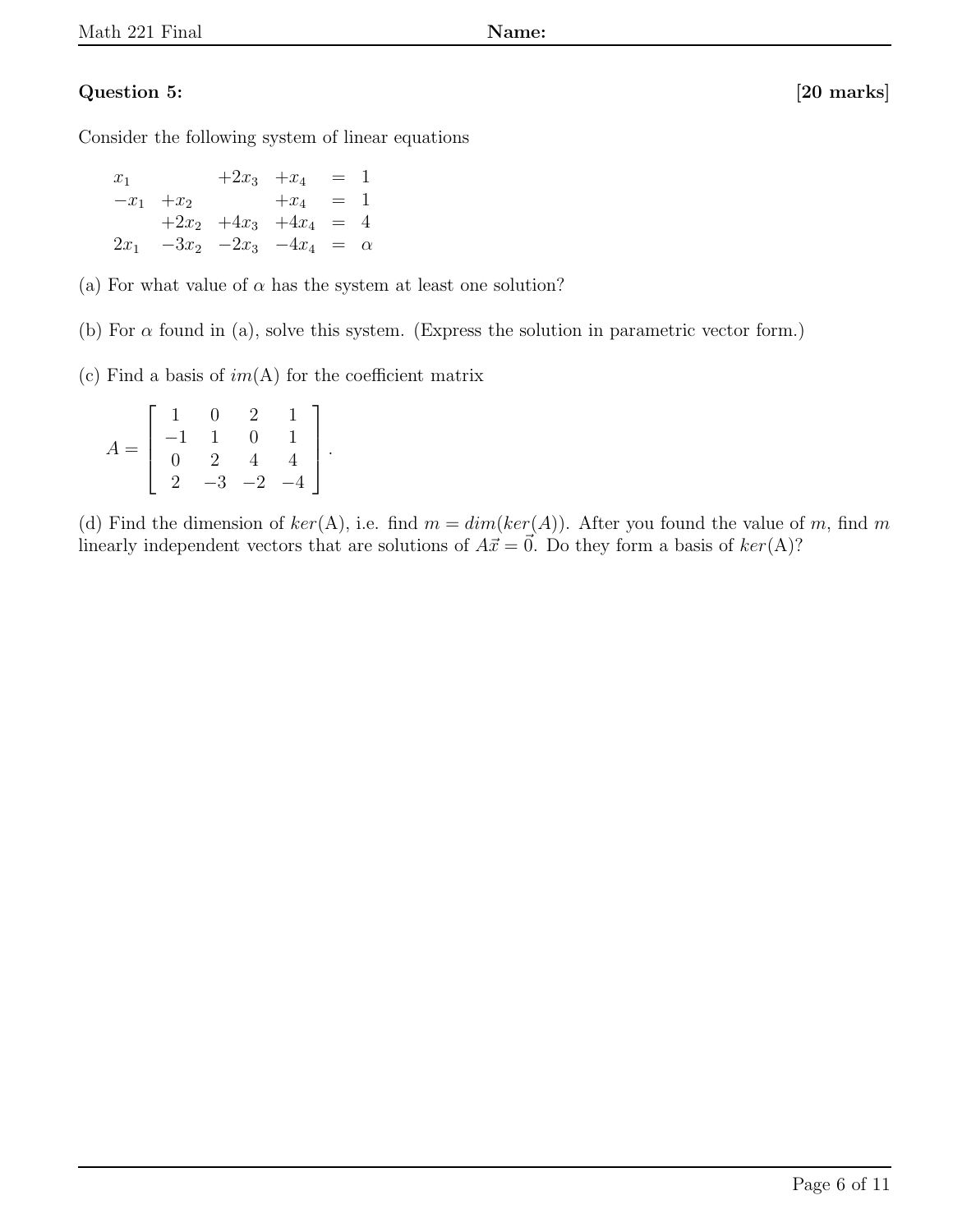(Space for working on the problems in Question 5.)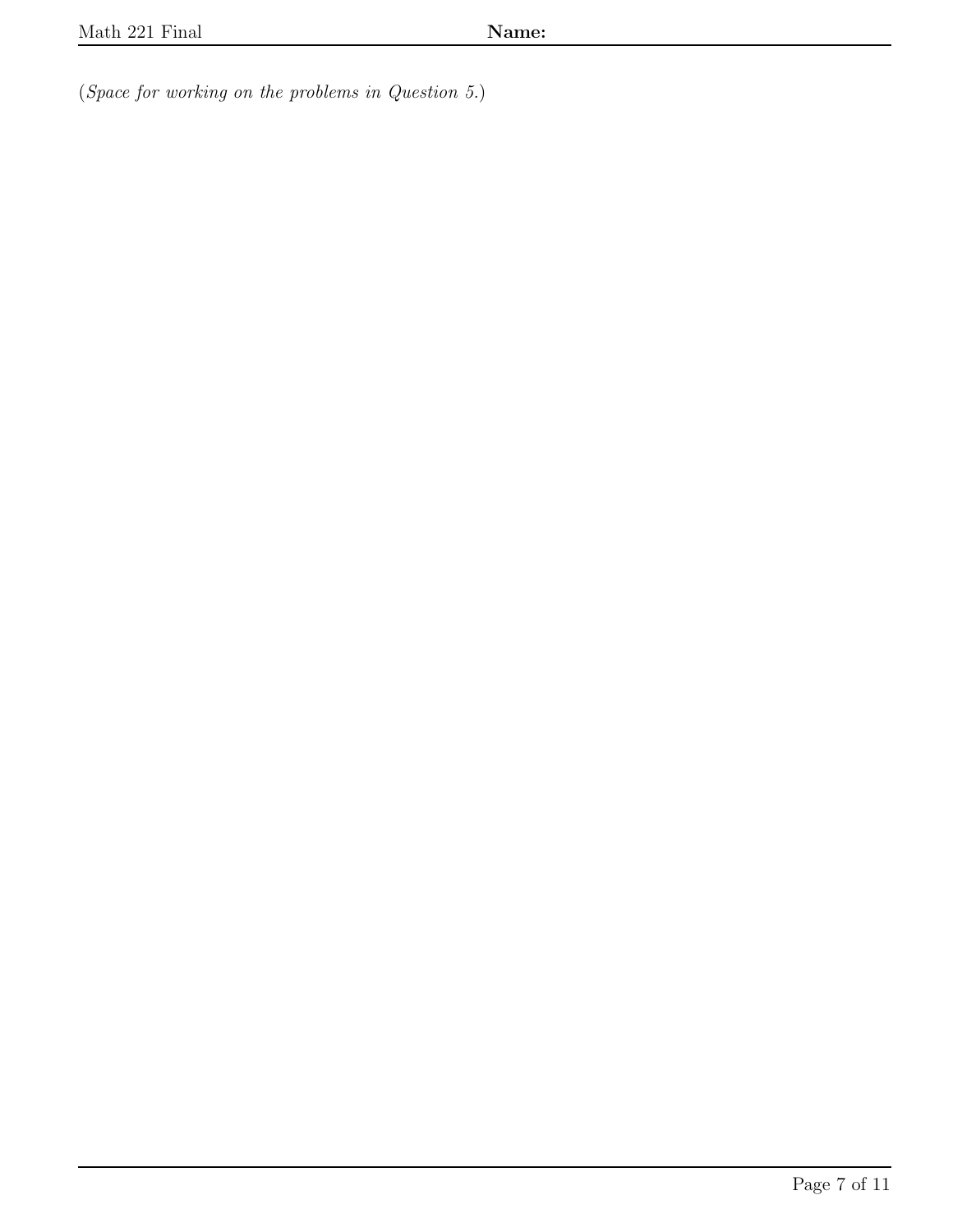### Question 6: [18 marks]

- (a) Find a vector  $\vec{v}_3$  in  $\mathbb{R}^3$  that is orthogonal to both  $\vec{v}_1 =$  $\sqrt{ }$  $\overline{\phantom{a}}$ 1 2 2 1 and  $\vec{v}_2 =$  $\sqrt{ }$  $\overline{1}$ 1 1 2 1  $\vert \cdot$
- (b) Apply the Gram-Schmidt process to  $\vec{v}_1$ ,  $\vec{v}_2$ ,  $\vec{v}_3$  to produce an orthonormal basis of  $\mathbb{R}^3$ :  $\{\vec{u}_1, \vec{u}_2, \vec{u}_3\}$ .

(c) Determine if the vector 
$$
\vec{x} = \begin{bmatrix} 9 \\ -2 \\ 18 \end{bmatrix}
$$
 is in the plane span by  $\vec{u}_1$  and  $\vec{u}_2$ ,  $V = span(\vec{u}_1, \vec{u}_2)$ .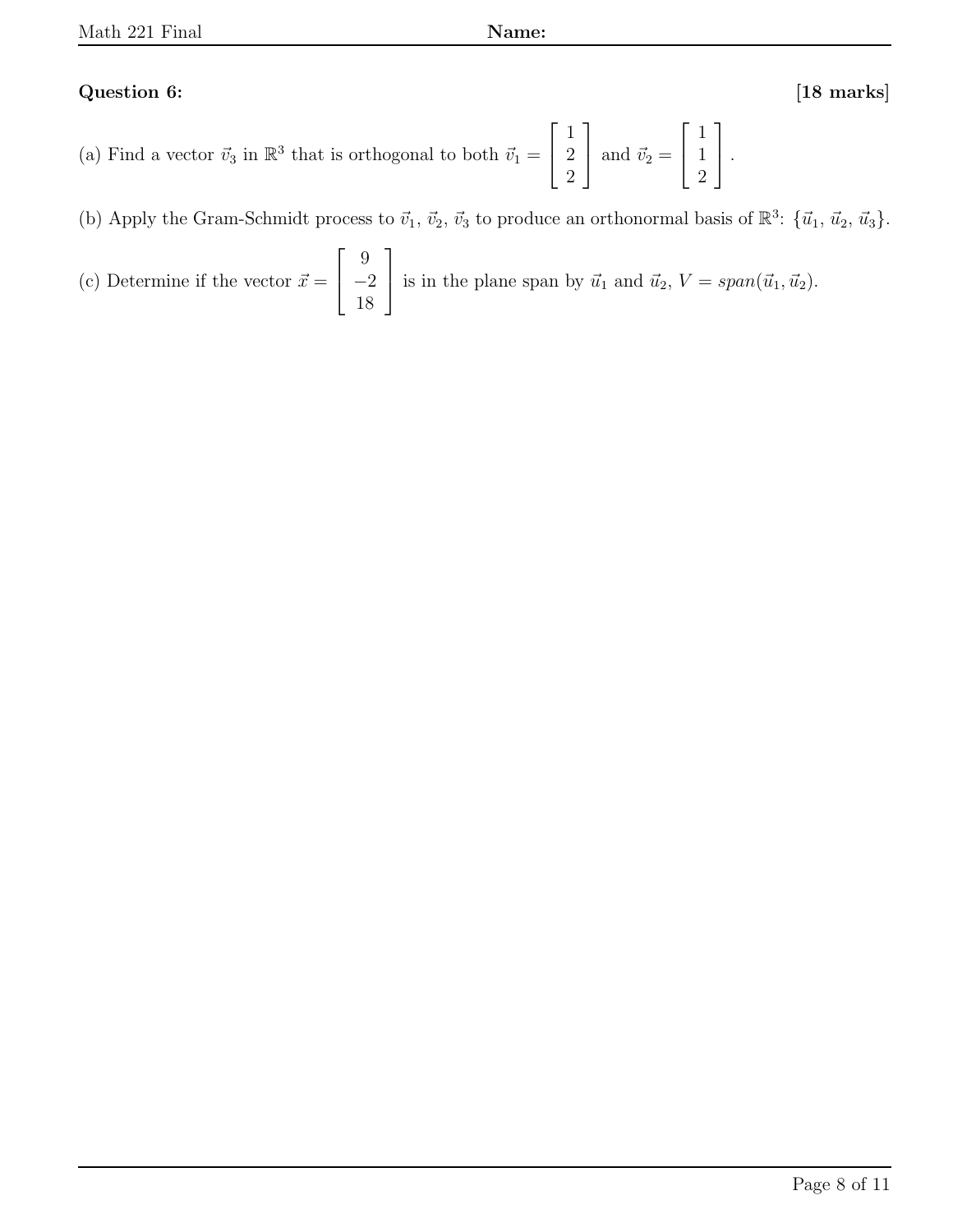(Space for working on the problems in Question 6.)